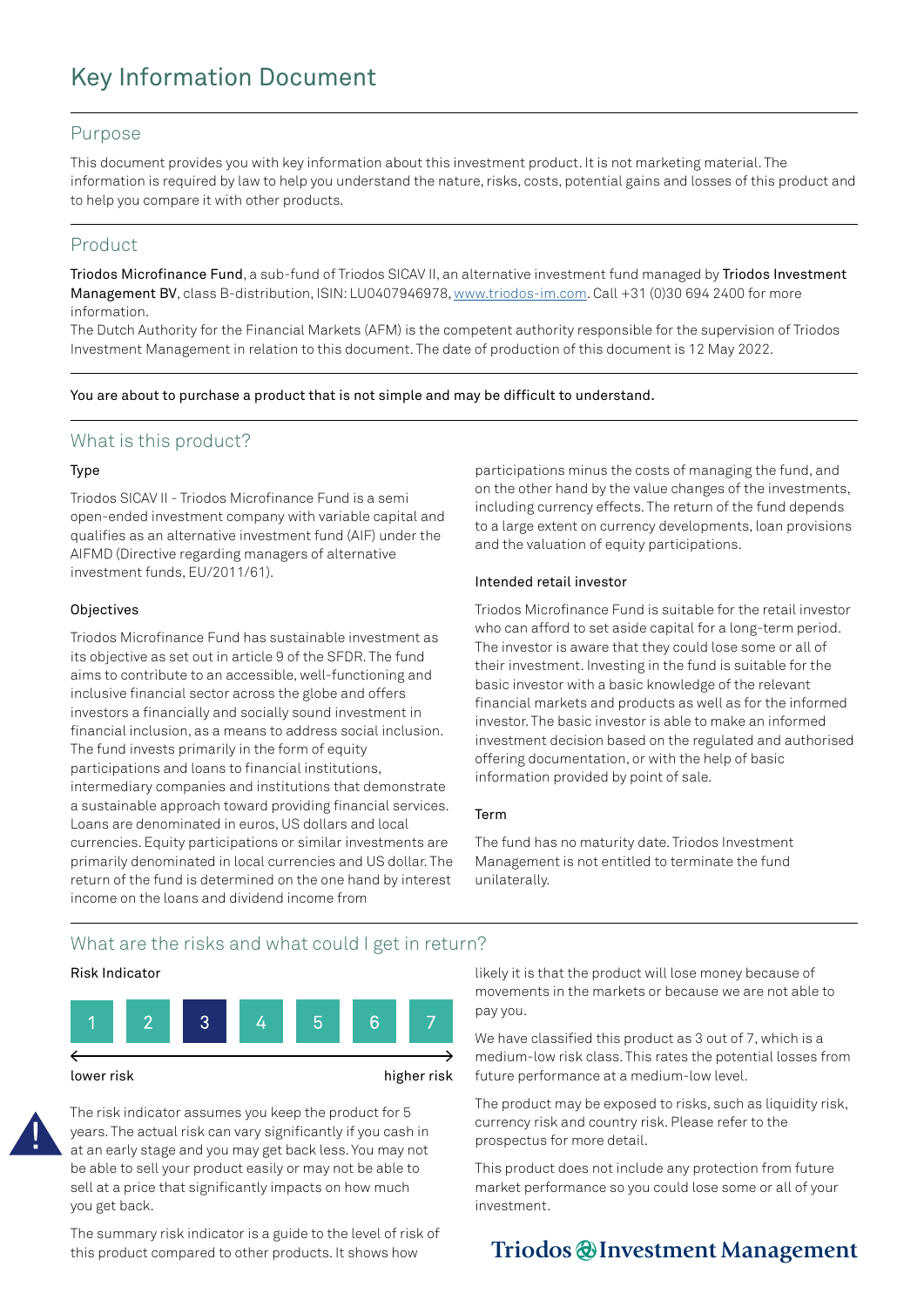### Performance Scenarios

Single Investment Paid

| Investment ( $\in$ 10,000) |                                     |          |          |                 |  |  |
|----------------------------|-------------------------------------|----------|----------|-----------------|--|--|
| Scenarios                  |                                     | 1 year   | 3 years  | 5 years         |  |  |
|                            |                                     |          |          | (Recommended    |  |  |
|                            |                                     |          |          | holding period) |  |  |
| Stress scenario            | What you might get back after costs | €9,739   | €9,241   | €9,036          |  |  |
|                            | Average return each year            | $-2.6%$  | $-2.6%$  | $-2.0\%$        |  |  |
| Unfavourable scenario      | What you might get back after costs | €9,418   | € 8,940  | € 8,587         |  |  |
|                            | Average return each year            | $-5.8\%$ | $-3.7\%$ | $-3.0\%$        |  |  |
| Moderate scenario          | What you might get back after costs | €9,958   | €9.814   | €9,672          |  |  |
|                            | Average return each year            | $-0.4%$  | $-0.6%$  | $-0.7\%$        |  |  |
| Favourable scenario        | What you might get back after costs | € 10,423 | € 10,665 | € 10,785        |  |  |
|                            | Average return each year            | 4.2%     | 2.2%     | 1.5%            |  |  |

This table shows the money you could get back over the next 5 years, under different scenarios, assuming that you invest EUR 10,000.

The scenarios shown illustrate how your investment could perform. You can compare them with the scenarios of other products.

The scenarios presented are an estimate of future performance based on evidence from the past on how the value of this investment varies, and are not an exact indicator. What you get will vary depending on how the

market performs and how long you keep the investment/ product.

The stress scenario shows what you might get back in extreme market circumstances, and it does not take into account the situation where we are not able to pay you.

The figures shown include all the costs of the product itself, but may not include all the costs that you pay to your advisor or distributor. The figures do not take into account your personal tax situation, which may also affect how much you get back.

### What happens if Triodos Investment Management is unable to pay out?

As required by law and for your protection, the fund's assets are held with a separate company, a depositary, so the fund's ability to pay out would not be affected by the insolvency of Triodos Investment Management. If the fund is terminated or wound up, the assets will be liquidated and

you will receive an appropriate share of any proceeds, but you may lose part or all of your investment. Your loss would not be covered by any investor compensation or guarantee scheme.

### What are the costs?

The Reduction in Yield (RIY) shows what impact the total costs you pay will have on the investment return you might get. The total costs take into account one-off, ongoing and incidental costs.

The amounts shown here are the cumulative costs of the product itself, for three different holding periods. They include potential early exit penalties. The figures assume you invest EUR 10,000. The figures are estimates and may change in the future.

#### Cost over time

The person selling you or advising you about this product may charge you other costs. If so, this person will provide you with information about these costs, and show you the impact that all costs will have on your investment over time.

### Investment (€ 10,000)

| Scenarios                       | If you cash in<br>after 1 year | If you cash in<br>after 3 years | If you cash in<br>after 5 years |
|---------------------------------|--------------------------------|---------------------------------|---------------------------------|
| Total costs                     | € 278                          | € 847                           | € 1.432                         |
| Impact on return (RIY) per year | 2.79%                          | 2.88%                           | 2.96%                           |